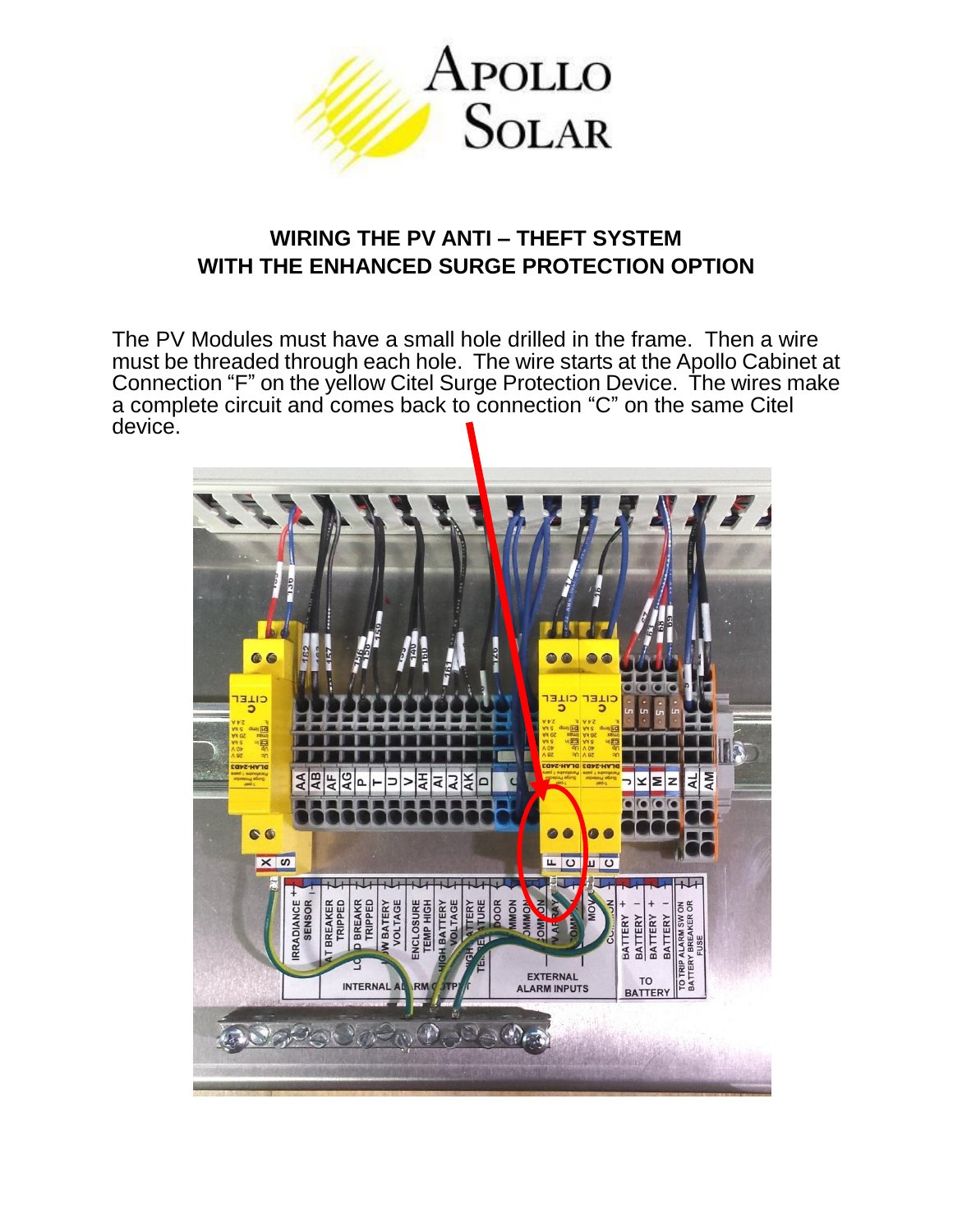![](_page_1_Figure_2.jpeg)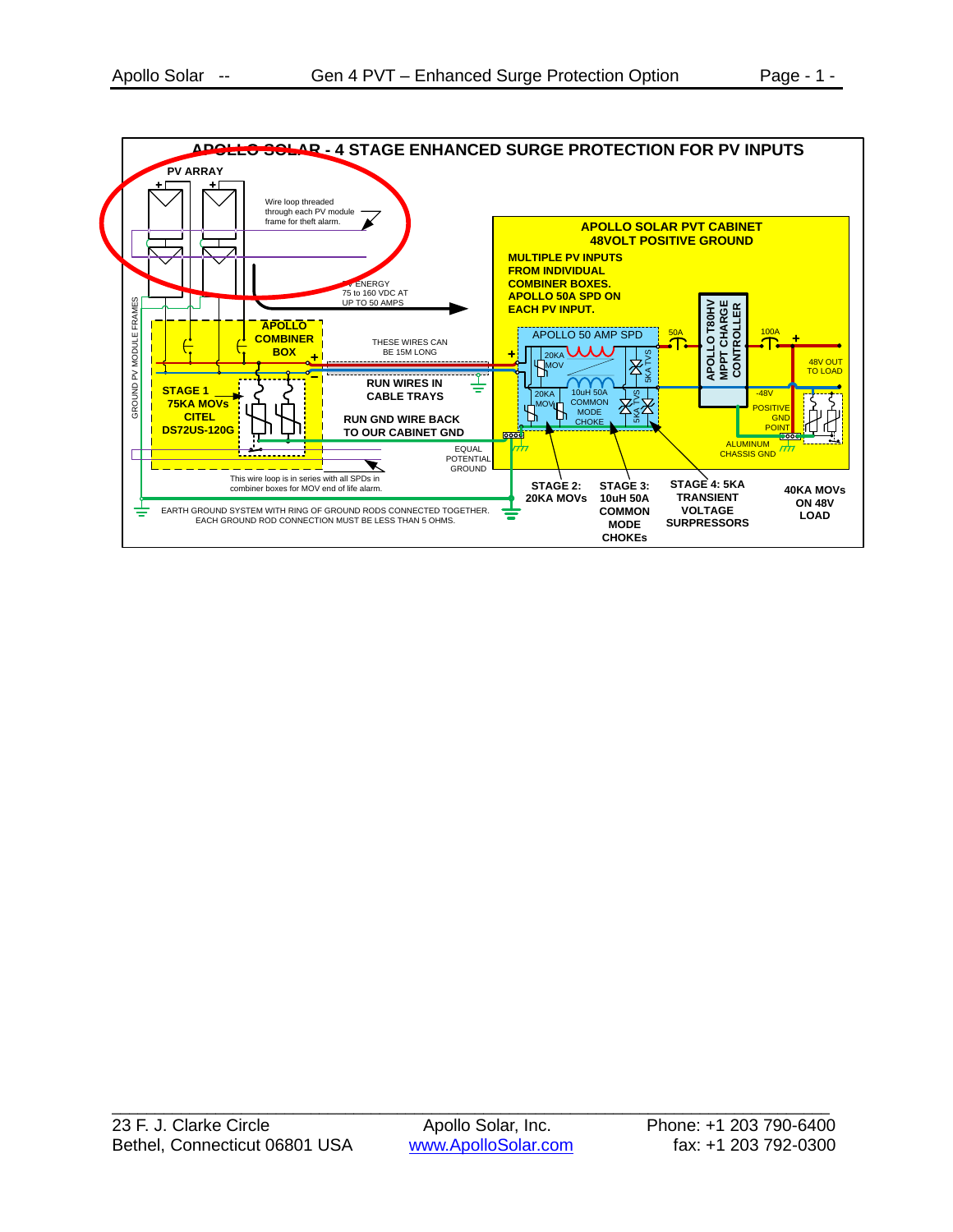## **1 BLOCK DIAGRAM FOR THE LOW CURRENT WIRING**

![](_page_2_Figure_4.jpeg)

## **2 WIRING OF LOW CURRENT INPUTS**

As shown in the Block Diagram above, all system wiring from the location of the PV array is protected with a Surge Protection Device (shown in Yellow) as soon as it enters the Apollo Solar panel. The external wires are meant to be connected directly into the input terminals on the Citel SPDs. The Terminal labels shown on the Block Diagram should be followed.